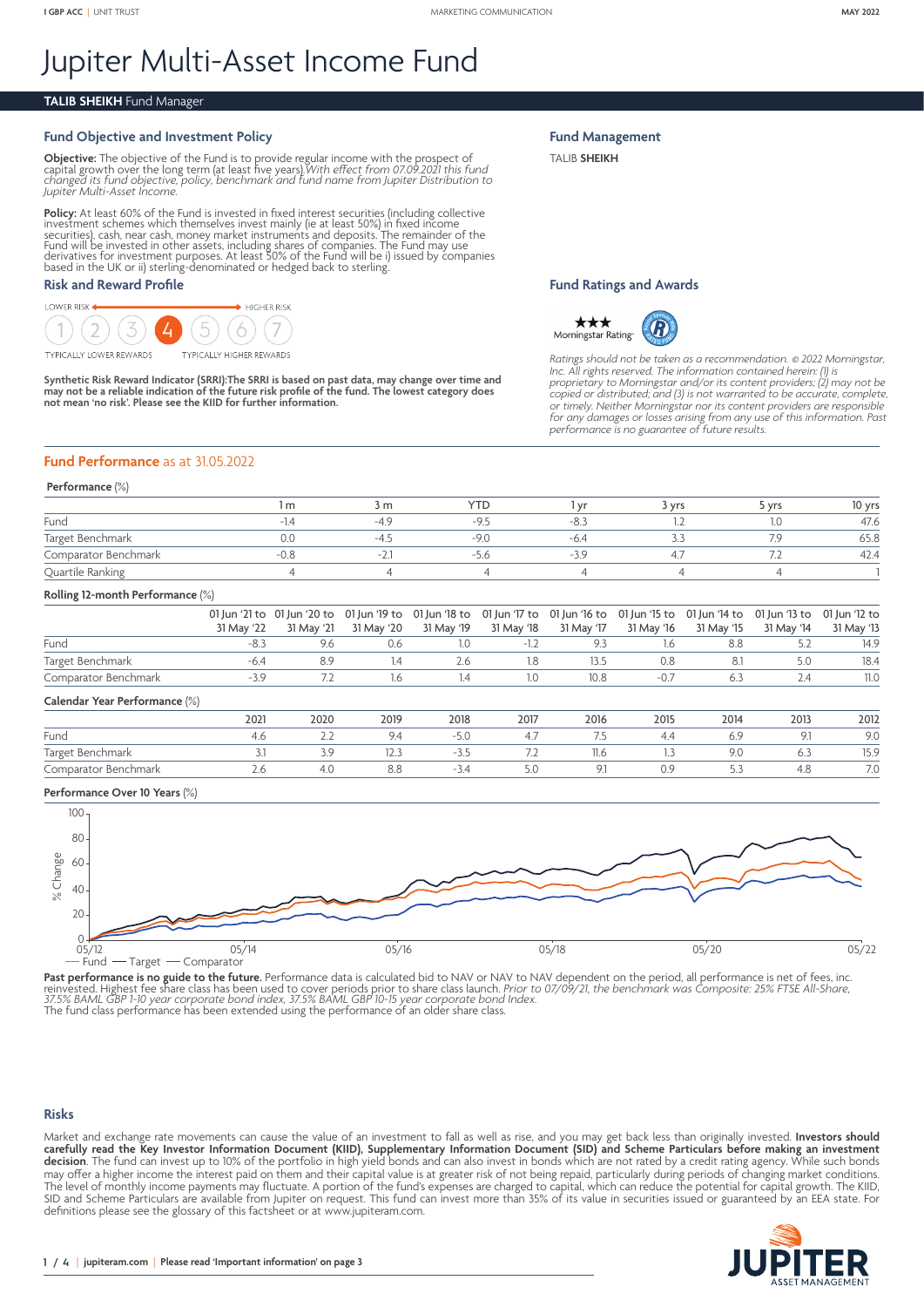## **Fund Holdings** as at 31.05.2022

|  | Top Ten Holdings (% of net assets) |  |  |  |
|--|------------------------------------|--|--|--|
|  |                                    |  |  |  |

| Invesco Physical Gold ETC                | 5.8  |
|------------------------------------------|------|
| Welltower 4.8% 20/11/28                  | 2.1  |
| Beazley Insurance 5.5% 10/09/29          | 2.0  |
| Vena Energy 3.133% 26/02/25              | 1.9  |
| Digital 9 Infrastructure                 | 1.9  |
| Next 3.625% 18/05/28                     | 1.9  |
| Austria Government Bond 0.85% 30/06/2120 | 1.6  |
| Northumbrian Water 2.375% 05/10/27       | 1.5  |
| Coventry Building Society 1.5% 23/01/23  | 1.4  |
| Nats (En Route) 1.37500 31/03/2031       | 1.4  |
| Total                                    | 21.4 |

| Credit Rating (%) |        |  |  |  |
|-------------------|--------|--|--|--|
| AAA               | $\sim$ |  |  |  |
| АA                |        |  |  |  |
|                   |        |  |  |  |

| Total <sup>1</sup> | 61.7 |
|--------------------|------|
| <b>NR</b>          | 0.6  |
| CCC                | 1.2  |
| B                  | 5.9  |
| ΒB                 | 2.8  |
| <b>BBB</b>         | 35.8 |
| А                  | 8.8  |
| AА                 | 4.3  |

| Industry Allocation (%) |
|-------------------------|
|-------------------------|

|                               | Netweight |
|-------------------------------|-----------|
| Financials                    | 7.2       |
| Utilities                     | 4.2       |
| <b>Consumer Discretionary</b> | 3.1       |
| Consumer Staples              | 2.7       |
| Industrials                   | 2.6       |
| Energy                        | 2.6       |
| <b>Health Care</b>            | 2.1       |
| Technology                    | 1.3       |
| <b>Basic Materials</b>        | 1.3       |
| Telecommunications            | 0.4       |
|                               | 27.7      |
| Other                         | 63.7      |
| $\mathsf{Cash}^2$             | 8.6       |
| Total <sup>3</sup>            | 100.0     |

*1 Other includes Fixed Income and Derivatives.*

*2 Cash includes Derivatives offset.*

*3 The figures may not equal 100% due to rounding.*

*1 Credit ratings are calculated using asset ratings from different ratings agencies.*

# **Charges and Codes**

| <b>Share Class</b> | <b>Income Distribution</b><br>Policy | <b>ISIN</b>  | Bloomberg         | <b>Initial Charge</b><br>(max.) | Ongoing<br>Charges Figure | Annual<br>Management<br>Charge (max.) | Minimum Initial<br>Investment | Minimum Top<br>Up Investment |
|--------------------|--------------------------------------|--------------|-------------------|---------------------------------|---------------------------|---------------------------------------|-------------------------------|------------------------------|
| I GBP ACC          | Accumulation                         | GB00B52HN049 | <b>JUPDSIA LN</b> | 0.00%                           | 0.61%                     | 0.50%                                 | GBP 1,000,000                 | GBP 50,000                   |
| L GBP ACC          | Accumulation                         | GB0031294183 | <b>JUPDSTA LN</b> | 0.00%                           | .36%                      | 1.25%                                 | <b>GBP 500</b>                | GBP 250                      |
| L GBP INC          | Monthly paid out                     | GB0031294290 | <b>JUPDSTILN</b>  | 0.00%                           | 1.36%                     | 1.25%                                 | <b>GBP 500</b>                | GBP 250                      |
| I GBP INC          | Monthly paid out                     | GB00B4WDT300 | <b>JUPDSII LN</b> | $0.00\%$                        | 0.61%                     | 0.50%                                 | GBP 1,000,000                 | GBP 50,000                   |
| I GBP ACC          | Accumulation                         | GB00BIIO4G52 | <b>JUJDJG</b>     | 0.00%                           | 1.06%                     | 0.85%                                 | <b>GBP 500</b>                | GBP 250                      |
| J GBP INC          | Monthly paid out                     | GB00BJJQ4H69 | <b>JUJDJGI</b>    | 0.00%                           | 1.06%                     | 0.85%                                 | GBP 5.000                     | <b>GBP 250</b>               |

*The Ongoing Charges Figure includes the Annual Management Charge and aggregate operating expenses chargeable to the fund. Where the fund invests in other funds, it includes the impact of the charges made in those other funds. Jupiter does not engage in stock lending. For details of all units and fees and charges, please refer to the Scheme Particulars and Annual Report for each financial year.*

#### **Fund Information** as at 31.05.2022

| <b>Product Information</b> |                                         | <b>Price Information</b> |                                  |  |  |
|----------------------------|-----------------------------------------|--------------------------|----------------------------------|--|--|
| Launch Date Fund:          | 04.03.2002                              | Valuation Day:           | Every Business Day in the United |  |  |
| Launch Date Share Class:   | 19.09.2011                              |                          | Kingdom                          |  |  |
| Morningstar Category:      | GBP Moderately Cautious Allocation      | Base Currency Fund:      | GBP                              |  |  |
|                            | 10% FTSE All Share, 15% MSCI World, 75% | Currency Share Class:    | GBP                              |  |  |
| Target Benchmark:          | ICE BofA Global Corporate (GBP Hedged)  | Available on:            | www.jupiteram.com                |  |  |
| Comparator Benchmark:      | IA Mixed Investment 0-35% Shares        | <b>Fund Size</b>         |                                  |  |  |
| Yield                      |                                         | Fund Value:              | GBP 402m                         |  |  |
| <b>Distribution Yield</b>  | 3.00%                                   | Long Holdings:           | 296                              |  |  |
|                            |                                         | Short Holdings:          |                                  |  |  |

The Distribution Yield reflects the amounts that may be expected to be distributed over the next twelve months as a percentage of the mid market unit price of the fund as *at the date shown. It is based on a snapshot of the portfolio on that day. A portion of the fund´s expenses are charged to capital. This has had the effect of increasing the distributions paid on an annualised basis on I-Class Units by up to 0.36% of the class´ average Net Asset Value and constraining the class´ capital performance to an equivalent extent. It does not include any initial charge and investors may be subject to tax on distributions. The Distribution Yield is the same as the Underlying Yield for this fund.*

**Benchmark Information:**<br>Comparator benchmark - Composite: 10% FTSE All-Share. 15% MSCI World, 75% ICE BAML Global Corporate Index (hedged to GBP) The composite benchmark is a blended<br>index composing of UK and global Equit

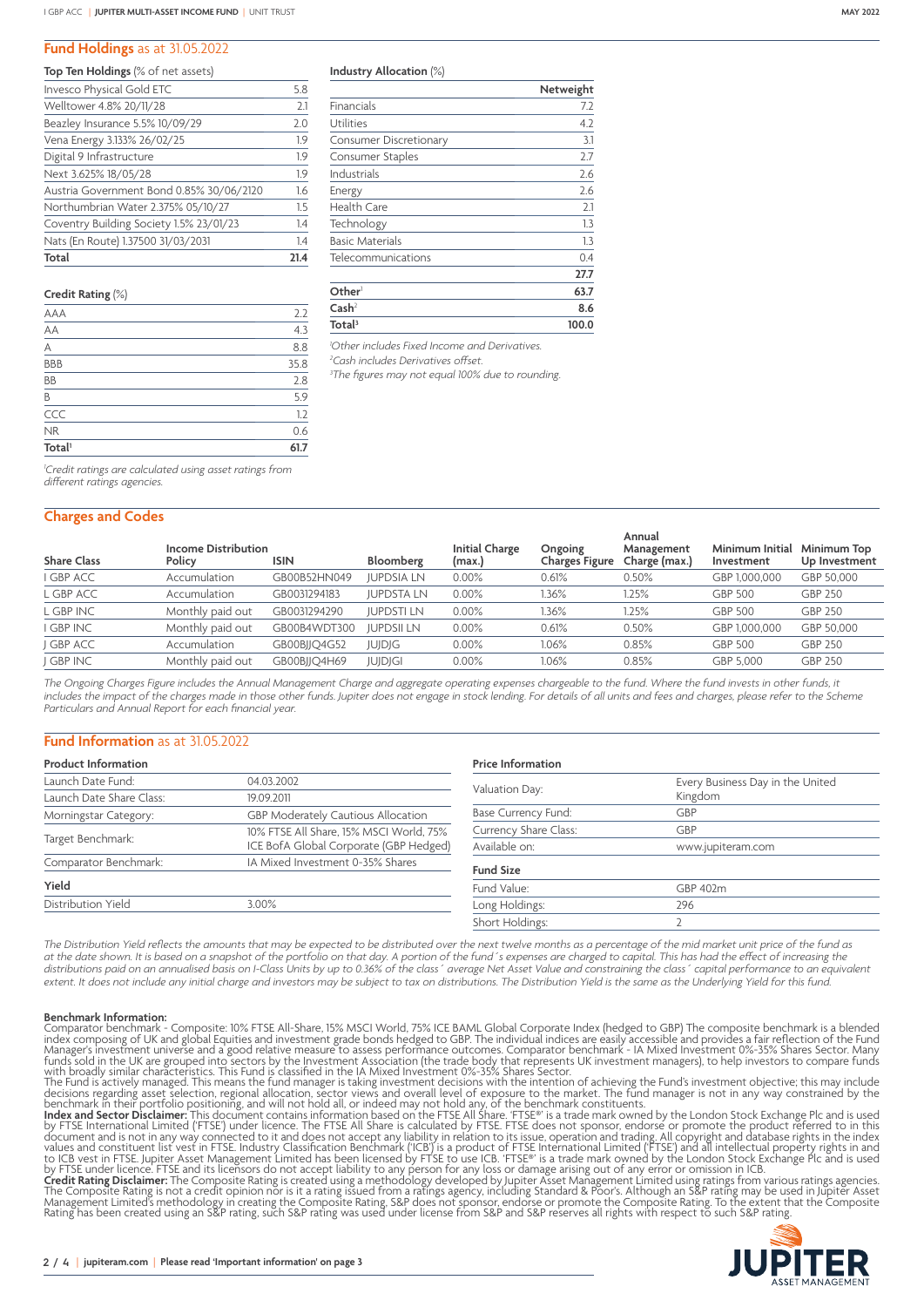I GBP ACC | **JUPITER MULTI-ASSET INCOME FUND** |UNIT TRUST **MAY 2022**

**Contact:** Jupiter Unit Trust Managers Limited **Telephone:** 08005614000 **Email:** enquiries@jupiteronline.co.uk **www.jupiteram.com**

**Important information:** We recommend you discuss any investment decisions with a financial adviser, particularly if you are unsure whether an investment is suitable.<br>Jupiter is unable to provide investment advice. Initial